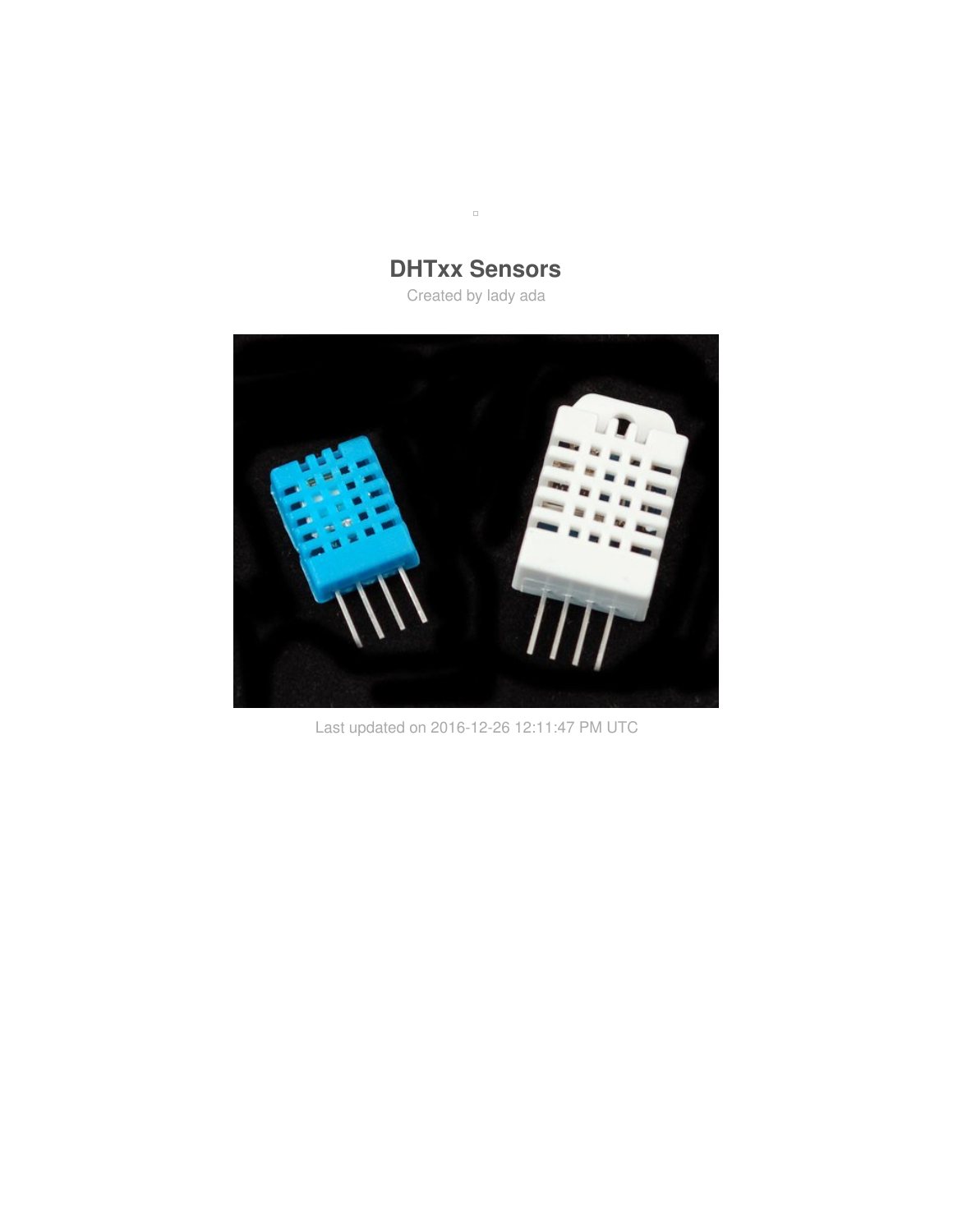### **Guide Contents**

<span id="page-1-0"></span>

| 3 |
|---|
| 3 |
| 5 |
|   |
|   |
|   |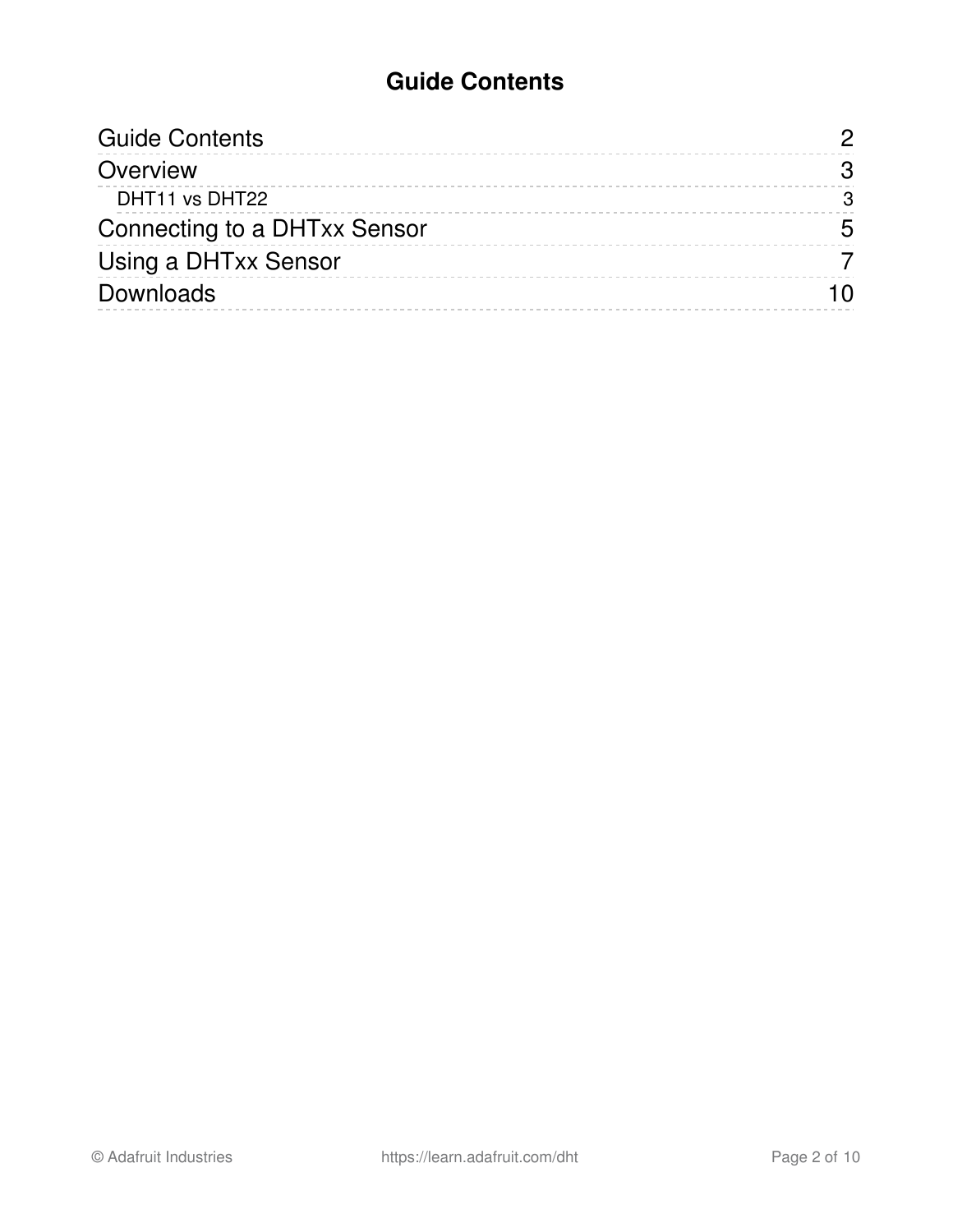## <span id="page-2-0"></span>**Overview**

This tutorial covers the low cost **DHT [temperature](http://www.adafruit.com/category/35_66) & humidity sensors** (http://adafru.it/aJU). These sensors are very basic and slow, but are great for hobbyists who want to do some basic data logging. The DHT sensors are made of two parts, a capacitive humidity sensor and a [thermistor](http://learn.adafruit.com/thermistor) (http://adafru.it/aHD). There is also a very basic chip inside that does some analog to digital conversion and spits out a digital signal with the temperature and humidity. The digital signal is fairly easy to read using any microcontroller.



### <span id="page-2-1"></span>**DHT11 vs DHT22**

We have two versions of the DHT sensor, they look a bit similar and have the same pinout, but have different characteristics. Here are the specs:

#### **[DHT11](http://www.adafruit.com/products/386) (http://adafru.it/386)**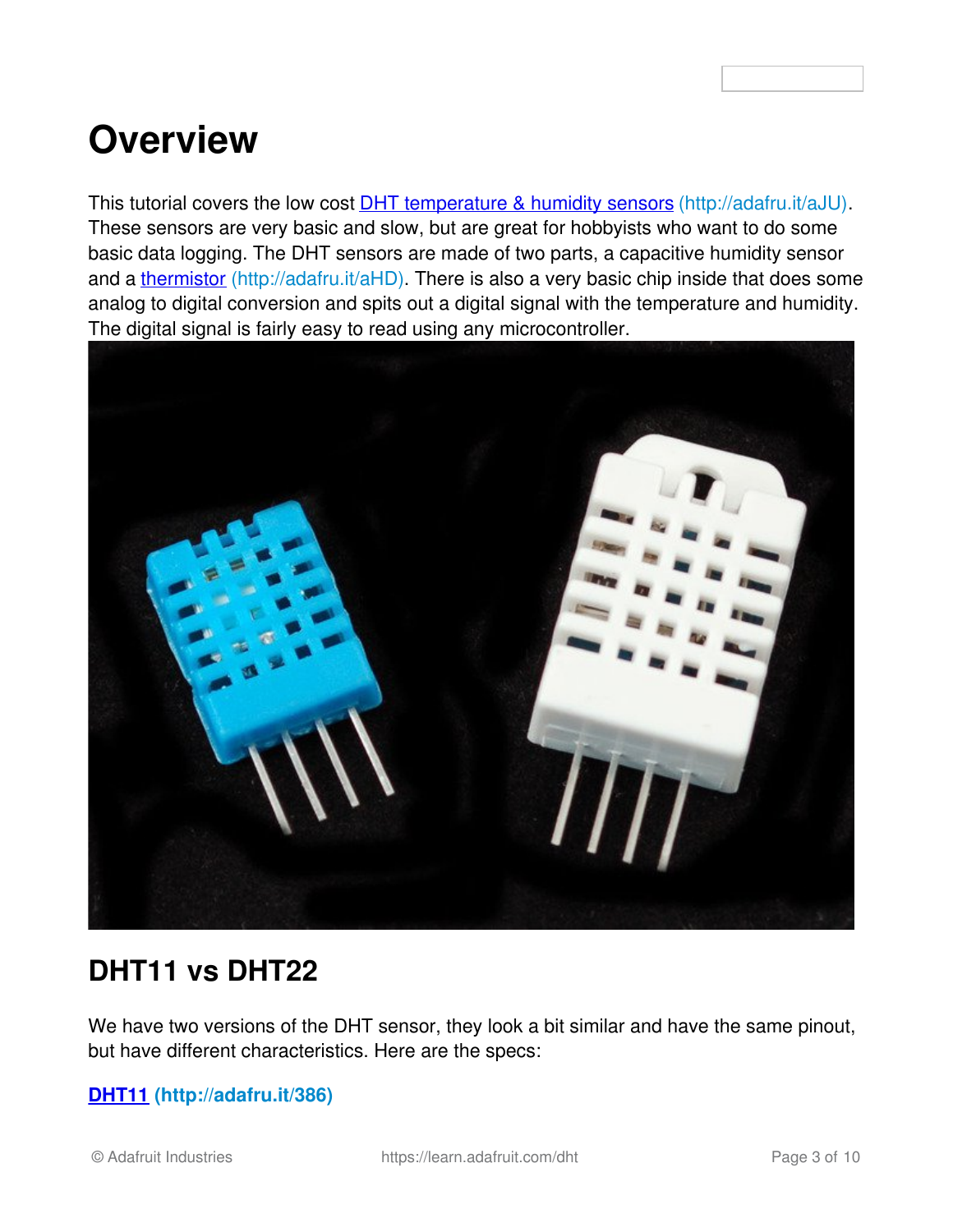- Ultra low cost
- 3 to 5V power and I/O
- 2.5mA max current use during conversion (while requesting data)
- Good for 20-80% humidity readings with 5% accuracy
- Good for 0-50°C temperature readings ±2°C accuracy
- No more than 1 Hz sampling rate (once every second)
- $\bullet$  Body size 15.5mm x 12mm x 5.5mm
- 4 pins with 0.1" spacing

#### **[DHT22](http://www.adafruit.com/products/385) (http://adafru.it/385)**

- Low cost
- 3 to 5V power and I/O
- 2.5mA max current use during conversion (while requesting data)
- Good for 0-100% humidity readings with 2-5% accuracy
- Good for -40 to 125°C temperature readings ±0.5°C accuracy
- No more than 0.5 Hz sampling rate (once every 2 seconds)
- Body size 15.1mm x 25mm x 7.7mm
- 4 pins with 0.1" spacing

As you can see, the **[DHT22](http://www.adafruit.com/products/385)** (http://adafru.it/385) is a little more accurate and good over a slightly larger range. Both use a single digital pin and are 'sluggish' in that you can't query them more than once every second or two.

#### **You can pick up both**

**the [DHT11](http://www.adafruit.com/products/386) (http://adafru.it/386) and [DHT22](http://www.adafruit.com/products/385) (http://adafru.it/385) from the adafruit shop!**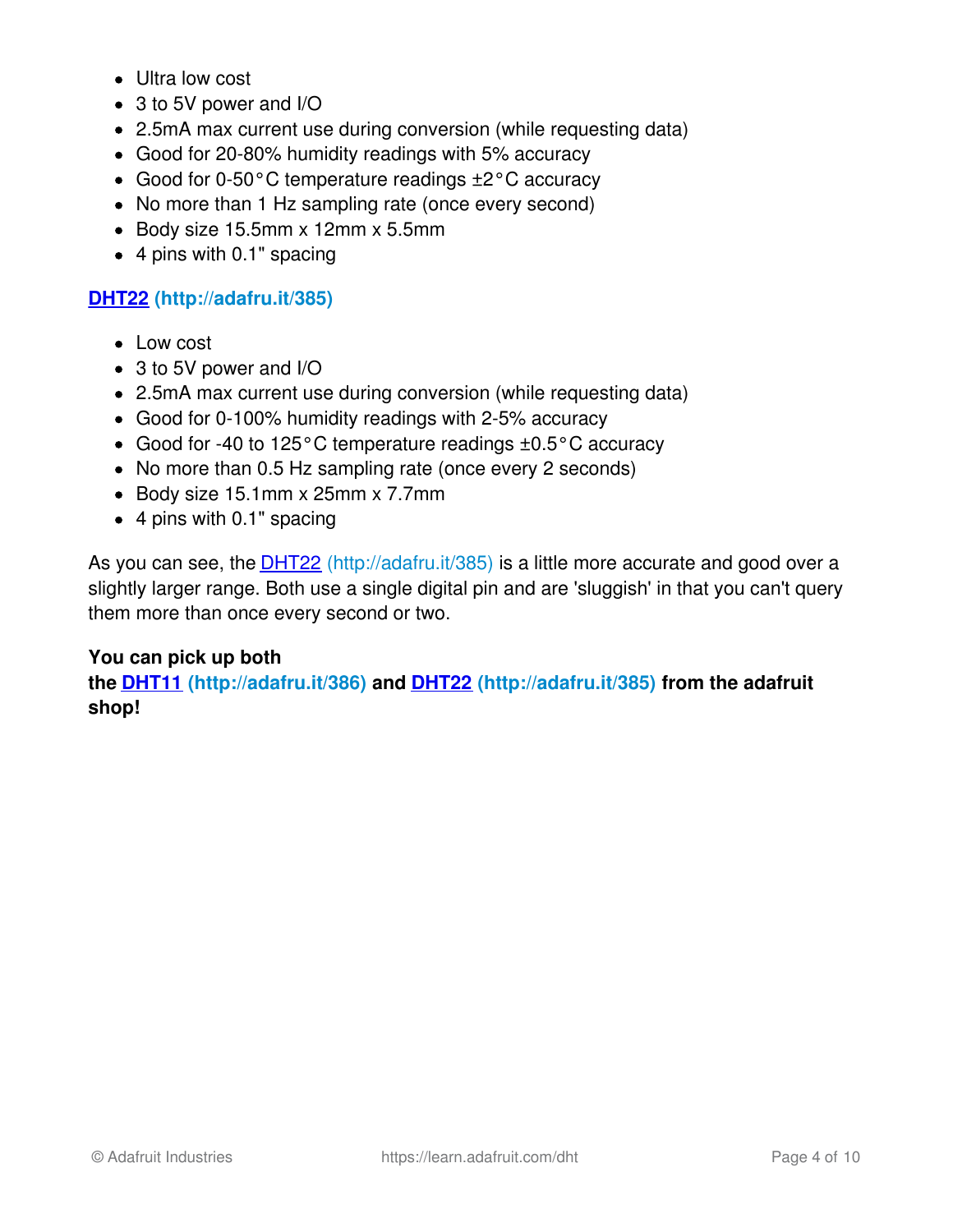# <span id="page-4-0"></span>**Connecting to a DHTxx Sensor**

Luckily it is trivial to connect to these sensors, they have fairly long 0.1"-pitch pins so you can plug them into any breadboard, perfboard or similar.



Likewise, it is fairly easy to connect up to the DHT sensors. They have four pins

- VCC (3 to 5V power)
- Data out
- Not connected
- Ground

Simply ignore pin 3, its not used. You will want to place a 10K resistor between VCC and the data pin, to act as a medium-strength pull up on the data line. The Arduino has built in pullups you can turn on but they're very weak, about 20-50K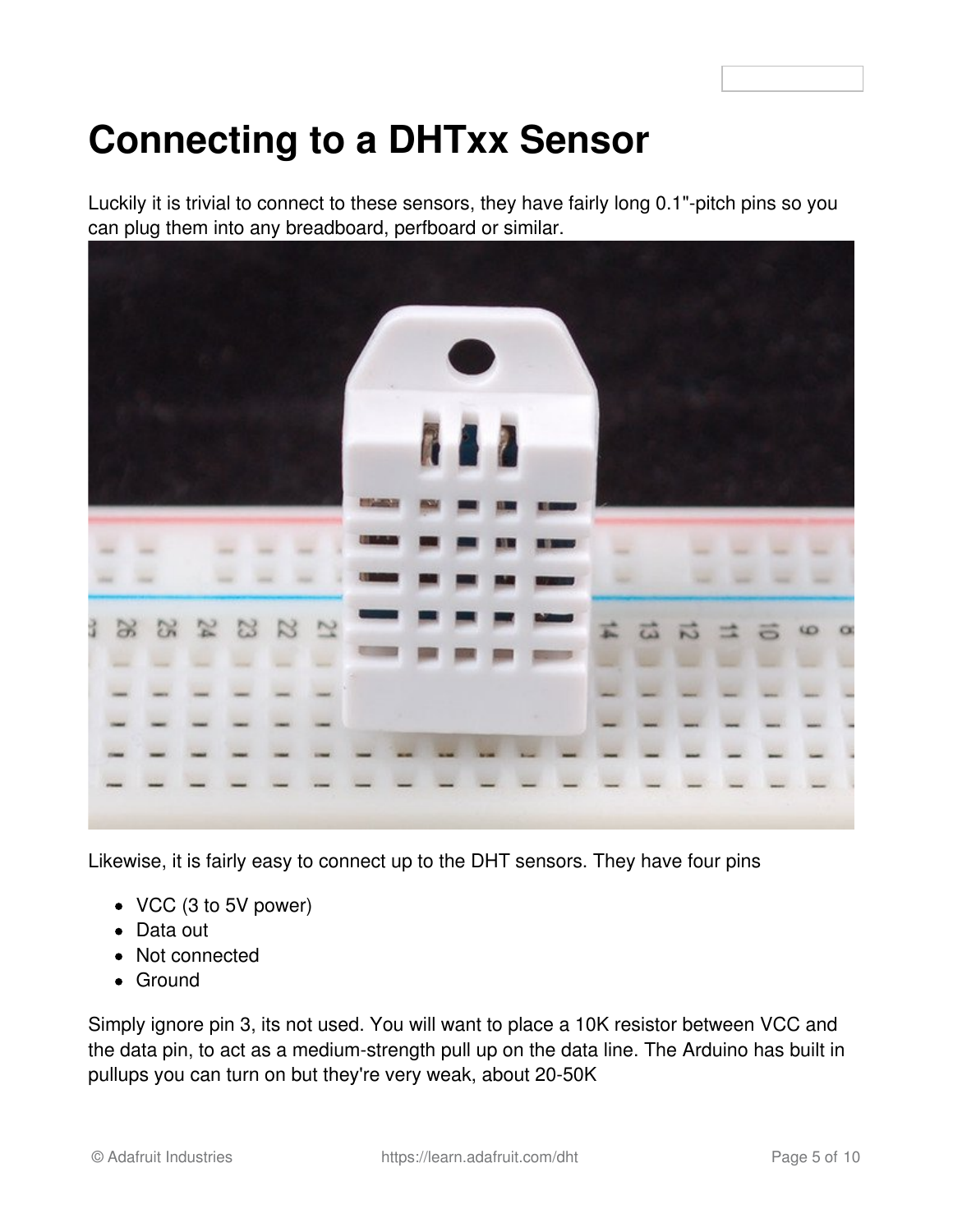This diagram shows how we will connect for the testing sketch. Connect data to pin 2, you can change it later to any pin.

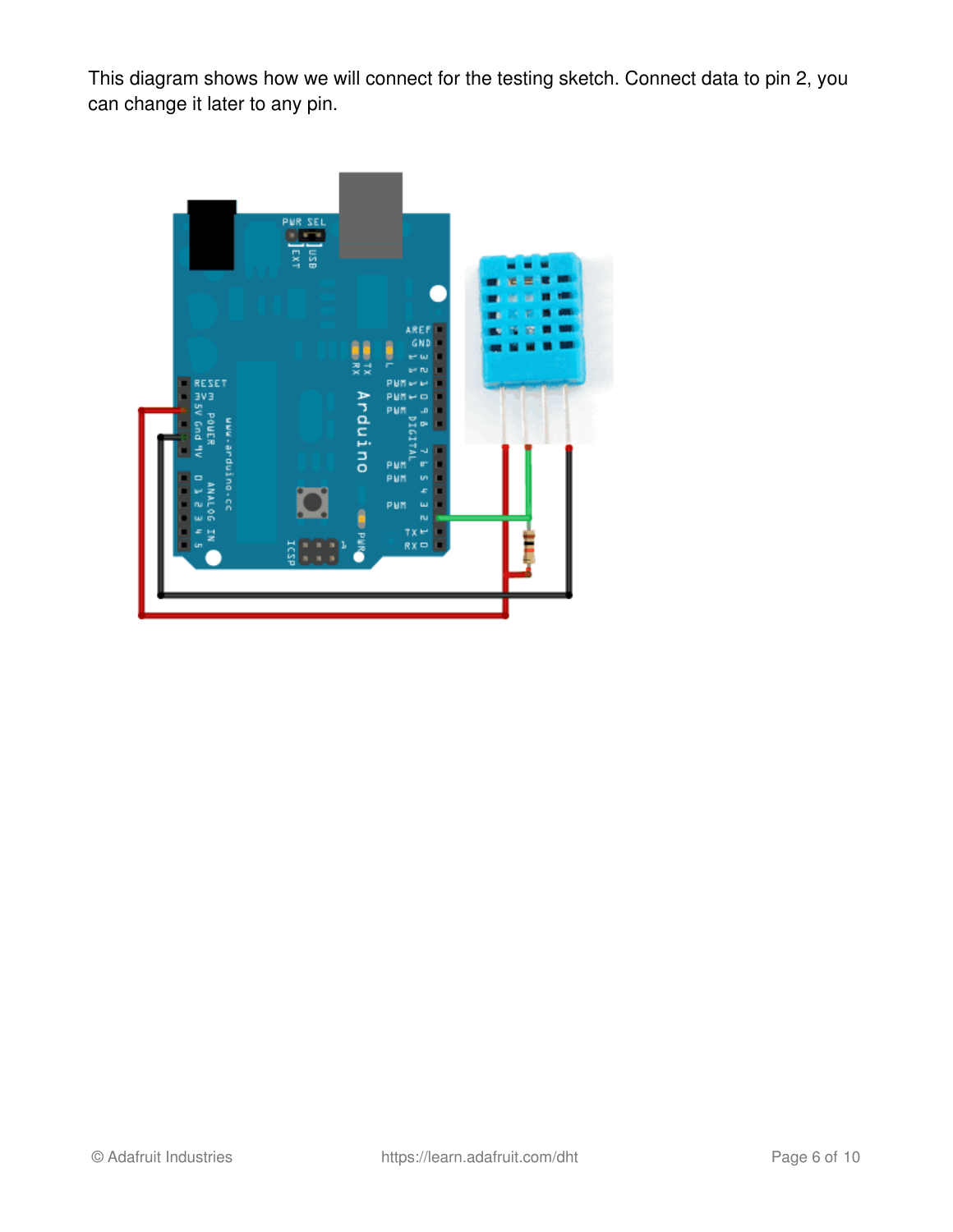# <span id="page-6-0"></span>**Using a DHTxx Sensor**

To test the sketch, we'll use an Arduino. You can use any micrcontroller that can do microsecond timing, but since its a little tricky to code it up, we suggest verifying the wiring and sensor work with an Arduino to start.

Begin by [downloading](http://learn.adafruit.com/dht/downloads) the DHT library from our github repository. (http://adafru.it/aJW) To download, click the **DOWNLOADS** button in the top right corner. Rename the uncompressed folder **DHT** and make sure that it contains the **dht.cpp** file and others. Then drag the **DHT** folder into the *arduinosketchfolder***/libraries/** folder. You may have to create that libraries sub-folder if it doesnt exist. Restart the IDE.

**IMPORTANT:** As of version 1.3.0 of the DHT library you will also need to install the Adafruit Sensor (http://adafru.it/aZm) library, which is available from the Arduino library manager:

| Library Manager<br>. .                                      |                              |                                                                                                                                      |  |  |  |
|-------------------------------------------------------------|------------------------------|--------------------------------------------------------------------------------------------------------------------------------------|--|--|--|
| All<br>Topic<br>Type                                        | All<br>٥                     | Adafruit_Sensor                                                                                                                      |  |  |  |
|                                                             |                              |                                                                                                                                      |  |  |  |
|                                                             |                              |                                                                                                                                      |  |  |  |
| Adafruit Unified Sensor by Adafruit Version 1.0.2 INSTALLED |                              | Required for all Adafruit Unified Sensor based libraries. A unified sensor abstraction layer used by many Adafruit sensor libraries. |  |  |  |
| More info                                                   |                              |                                                                                                                                      |  |  |  |
|                                                             | <b>CONTRACTOR CONTRACTOR</b> |                                                                                                                                      |  |  |  |

Now load up the **Examples->DHT->DHTtester** sketch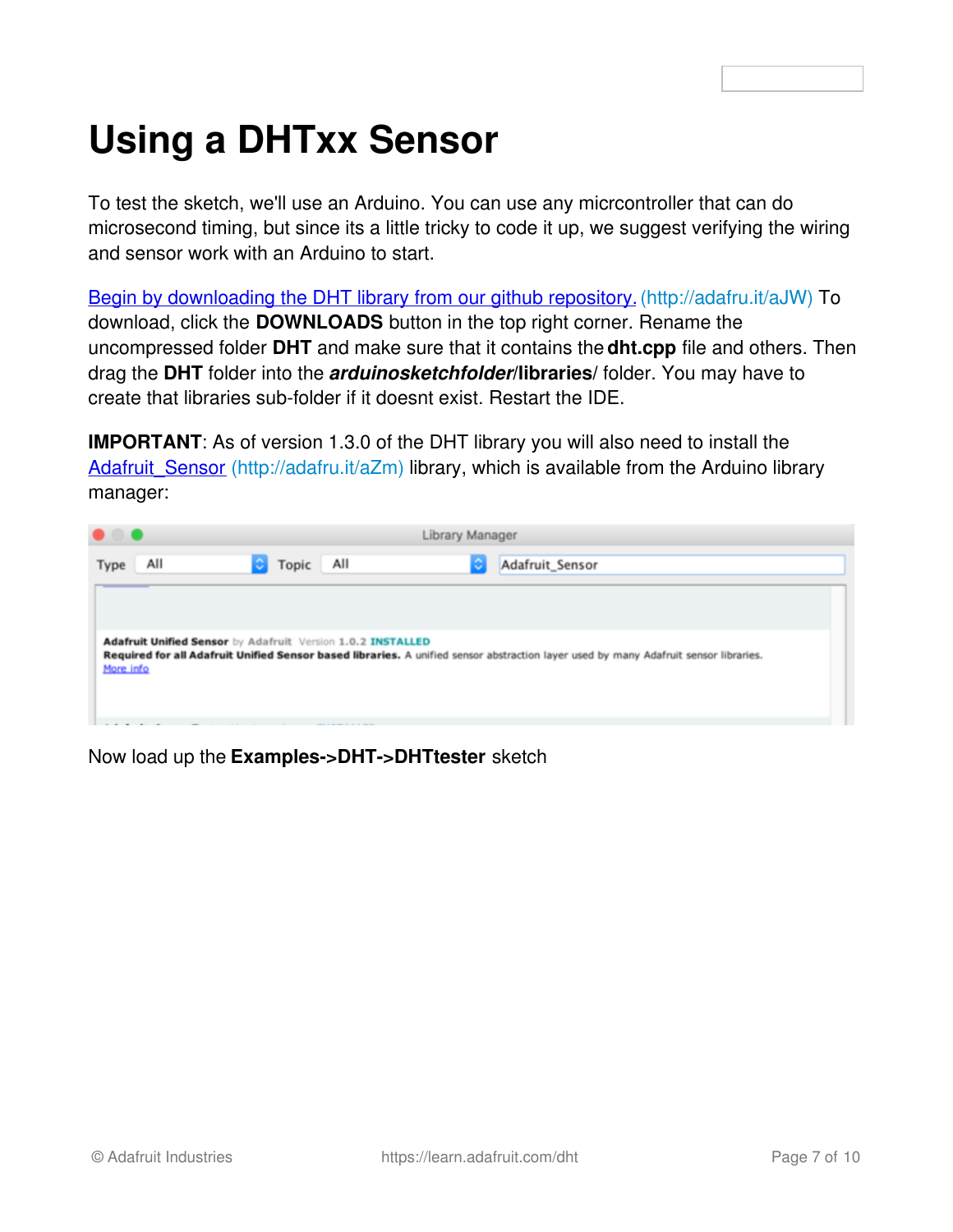| <b>@ DHTtester   Arduino 0022</b>                                                                                                                                                                                                                         |  |
|-----------------------------------------------------------------------------------------------------------------------------------------------------------------------------------------------------------------------------------------------------------|--|
| File Edit Sketch Tools Help                                                                                                                                                                                                                               |  |
| (0) 미미민(2) 네                                                                                                                                                                                                                                              |  |
| $ \!\!\downarrow\rangle $<br><b>DHTtester</b>                                                                                                                                                                                                             |  |
| // Example testing sketch for various DHT humidity/temperature sensors<br>// Written by ladyada, public domain                                                                                                                                            |  |
| #include "DHT.h"                                                                                                                                                                                                                                          |  |
| #define DHTPIN 2 // what pin we're connected to                                                                                                                                                                                                           |  |
| // Uncomment whatever type you're using!<br>//#define DHTTYPE DHT11 // DHT 11                                                                                                                                                                             |  |
| #define DHTTYPE DHT22<br>// DHT 22 (AM2302)<br>//#define DHTTYPE DHT21 // DHT 21 (AM2301)                                                                                                                                                                 |  |
| // Connect pin 1 (on the left) of the sensor to +5V<br>// Connect pin 2 of the sensor to whatever your DHTPIN is<br>// Connect pin 4 (on the right) of the sensor to GROUMD<br>// Connect a 10K resistor from pin 2 (data) to pin 1 (power) of the sensor |  |
| DHT dht(DHTPIN, DHTTYPE);                                                                                                                                                                                                                                 |  |
| void $\text{setup}( )$ {                                                                                                                                                                                                                                  |  |
| $\mathbb{H} \mathbb{H}$                                                                                                                                                                                                                                   |  |
|                                                                                                                                                                                                                                                           |  |
|                                                                                                                                                                                                                                                           |  |
|                                                                                                                                                                                                                                                           |  |
| 5                                                                                                                                                                                                                                                         |  |

If you're using a **DHT11** sensor, comment out the line that sets the type:

//#define DHTTYPE DHT22 // DHT 22 (AM2302)

and uncomment the line that says:

#define DHTTYPE DHT11 // DHT 11

This will make the data appear correctly for the correct sensor. Upload the sketch!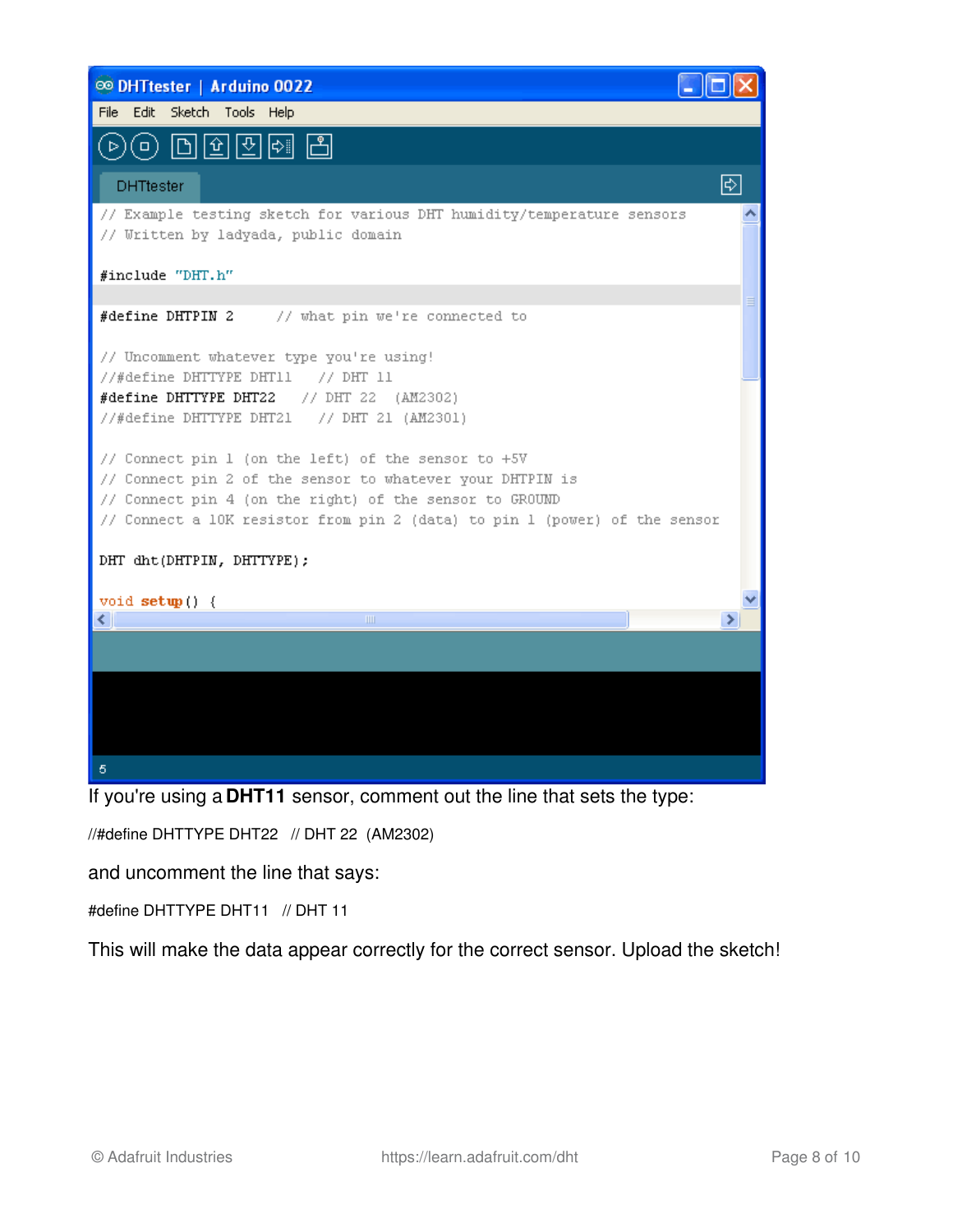| $$$ COM27         |  |                       |  |                   |           |   |
|-------------------|--|-----------------------|--|-------------------|-----------|---|
|                   |  |                       |  |                   | Send      |   |
| DHTxx test!       |  |                       |  |                   |           |   |
| Humidity: 32.70 % |  | Temperature: 25.70 *C |  |                   |           |   |
| Humidity: 32.70 % |  | Temperature: 25.70 *C |  |                   |           |   |
| Humidity: 32.70 % |  | Temperature: 25.70 *C |  |                   |           |   |
| Humidity: 32.70 % |  | Temperature: 25.70 *C |  |                   |           |   |
| Humidity: 32.60 % |  | Temperature: 25.70 *C |  |                   |           |   |
| Humidity: 32.60 % |  | Temperature: 25.70 *C |  |                   |           |   |
| Humidity: 32.60 % |  | Temperature: 25.70 *C |  |                   |           |   |
| Humidity: 32.60 % |  | Temperature: 25.70 *C |  |                   |           |   |
| Humidity: 32.60 % |  | Temperature: 25.40 *C |  |                   |           |   |
| Humidity: 32.60 % |  | Temperature: 25.40 *C |  |                   |           |   |
| Humidity: 32.60 % |  | Temperature: 25.40 *C |  |                   |           |   |
| Humidity: 32.60 % |  | Temperature: 25.40 *C |  |                   |           |   |
| Humidity: 32.60 % |  | Temperature: 25.90 *C |  |                   |           |   |
| Humidity: 32.60 % |  | Temperature: 25.90 *C |  |                   |           |   |
| Humidity: 32.60 % |  | Temperature: 25.90 *C |  |                   |           |   |
| Humidity: 32.60 % |  | Temperature: 25.90 *C |  |                   |           |   |
| <u>Autoscroll</u> |  |                       |  | Carriage return V | 9600 baud | ◡ |

You should see the temperature and humidity. You can see changes by breathing onto the sensor (like you would to fog up a window) which should increase the humidity.